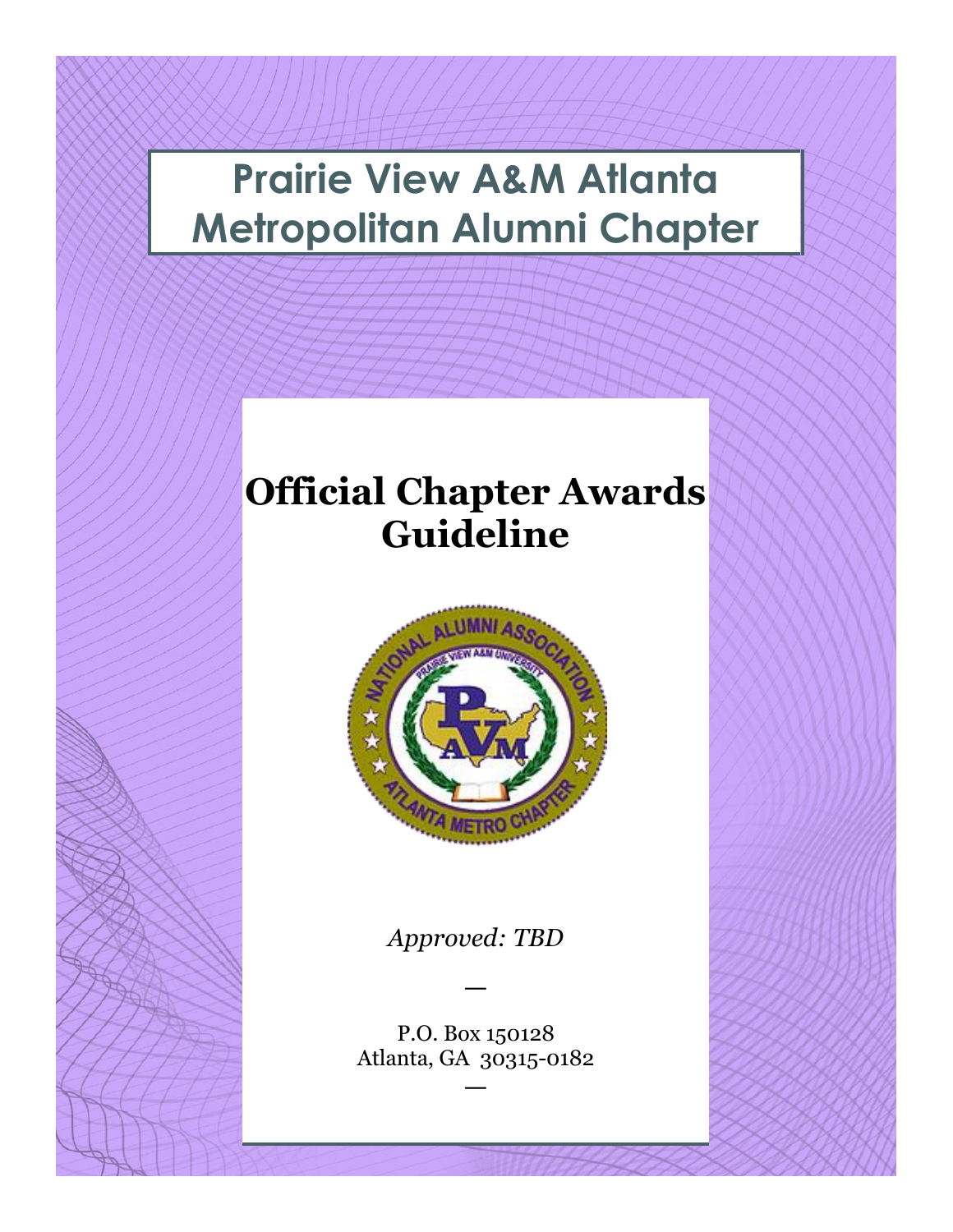#### **CERTIFICATION**

This document was developed by the awards chapter committee starting in 2019 and adopted by the alumni body during TBD

This official guideline may not be rewritten or amended by non-authorized individuals without the express written approval of the Executive Board of the Prairie View A&M University Atlanta Metropolitan Alumni Chapter

Further suggested changes must be provided to the Awards committee, through the Executive Board, prior to September 1st the start of the fiscal year.

> Adopted: Revised:

**Prairie View A&M University Atlanta Metro Alumni Chapter Awards Guidelines**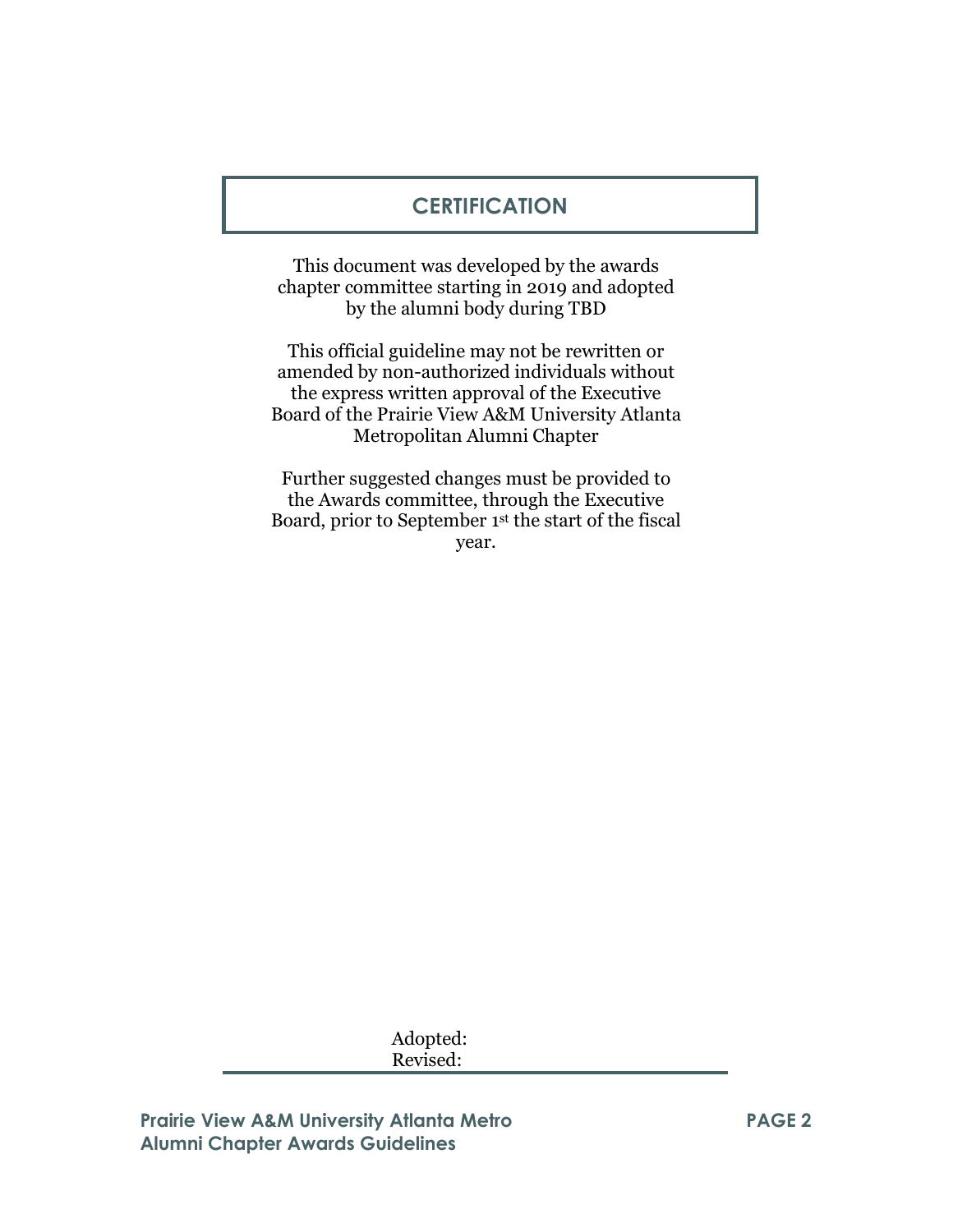#### **AWARDS GUIDELINES**

#### **Chapter Member of the Year Award**

The **Chapter Member of the Year Award** is granted annually at the End of Year Chapter event to the chapter member who has distinguished themselves professionally and to the service of the Chapter and Prairie View A&M University. The sole recipient of the award is chosen by the Awards Committee through a rated system.

#### *Who may nominate?*

Chapter members in good standing active for at least 1 year may nominate any member who they believe would be eligible.

#### *Conditions of Eligibility*

- 1. Must be a financial member of the local chapter
- 2. Must be active for at least 1 year
- 3. Must be a person of integrity and of good moral character such that alumni of the University will take pride in and be inspired by their example
- 4. Must have a demonstrated interest in Prairie View A&M University and in the chapter have contributed time, talent, or money beyond the normal scope of one's employment to one or more programs to benefit the Prairie View A&M Metro Atlanta Alumni Chapter or the University.

#### *Nomination Procedure*

- 1. An electronic application will be made available and should be completed by the active chapter member by the specified returned date set by the awards committee
- 2. In addition to the electronic application form, you are encouraged to submit additional information to demonstrate your nominee's prior recognition by peers, public image, etc… This may include the nominees resume, press clippings, or any other information deemed necessary. However, please note letters of recommendation will not be considered.
- 3. There is no limit to the number of times a person can be re-nominated (if not chosen) in subsequent years.
- 4. Individuals must be prepared to submit a picture and brief biography to be placed on the website and submitted to NAA.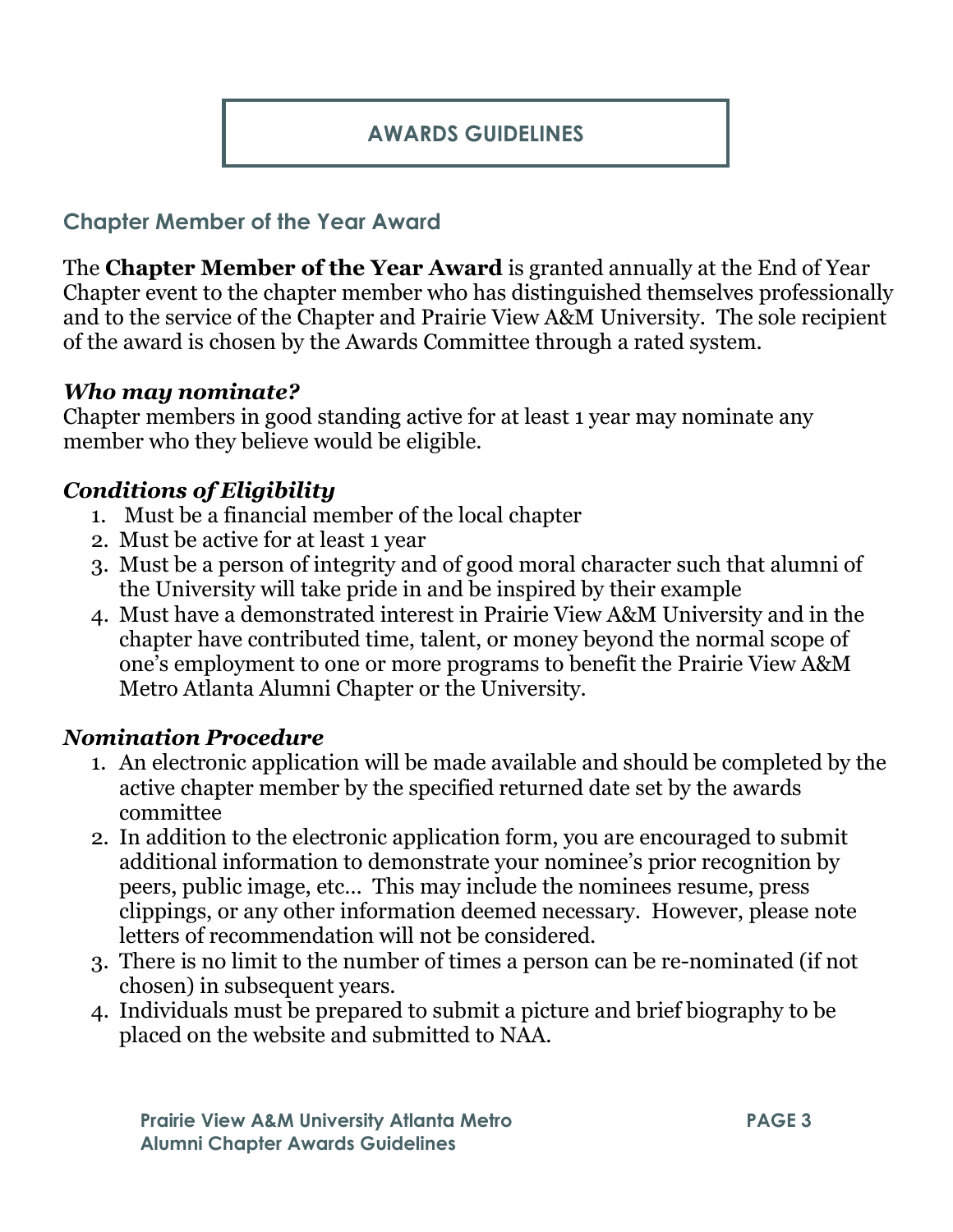5. The recipient will also be selected and recommended for the NAA alumnus of the year award if the chapter member is an alumni.

#### *Committee Evaluation Criteria*

1. Each nominee will be evaluated in accordance with the criteria listed below. Please note each area is given a point value. Points shown are for the maximum total. The nominee receiving the highest total points should be presumed the winner.

| Item #         | Points         | Category                                                      |
|----------------|----------------|---------------------------------------------------------------|
| 1              | 1              | Active member of the Chapter                                  |
| $\overline{2}$ | 10             | Points for each continuous year up to 10 for financial        |
|                |                | activeness (2 pts each year)                                  |
| 3              | 24             | Points for each event attended including chapter              |
|                |                | meetings and activities (2 pts each) up to 24                 |
| 4              | 10             | Is a Chapter Officer: President $-10$ , Vice President $-8$ , |
|                |                | Secretary / Treasurer $-6$ , Other Elected Officer - 4        |
| 5              | 5              | In a Chapter Committee: Chair $-5$ , Member $-3$              |
| 6              | $\overline{5}$ | <b>Attended NAA Convention</b>                                |
| 7              | 20             | Points for each event attended for NAA or University (2)      |
|                |                | pts each) up to 20                                            |
| 8              | 15             | Gift Giving Contributions $-1$ pt for each \$100 given or     |
|                |                | raised. Up to 15                                              |
| 9              | 10             | Involved in community activities for the chapter or           |
|                |                | personally (1 pt per event) up to 10                          |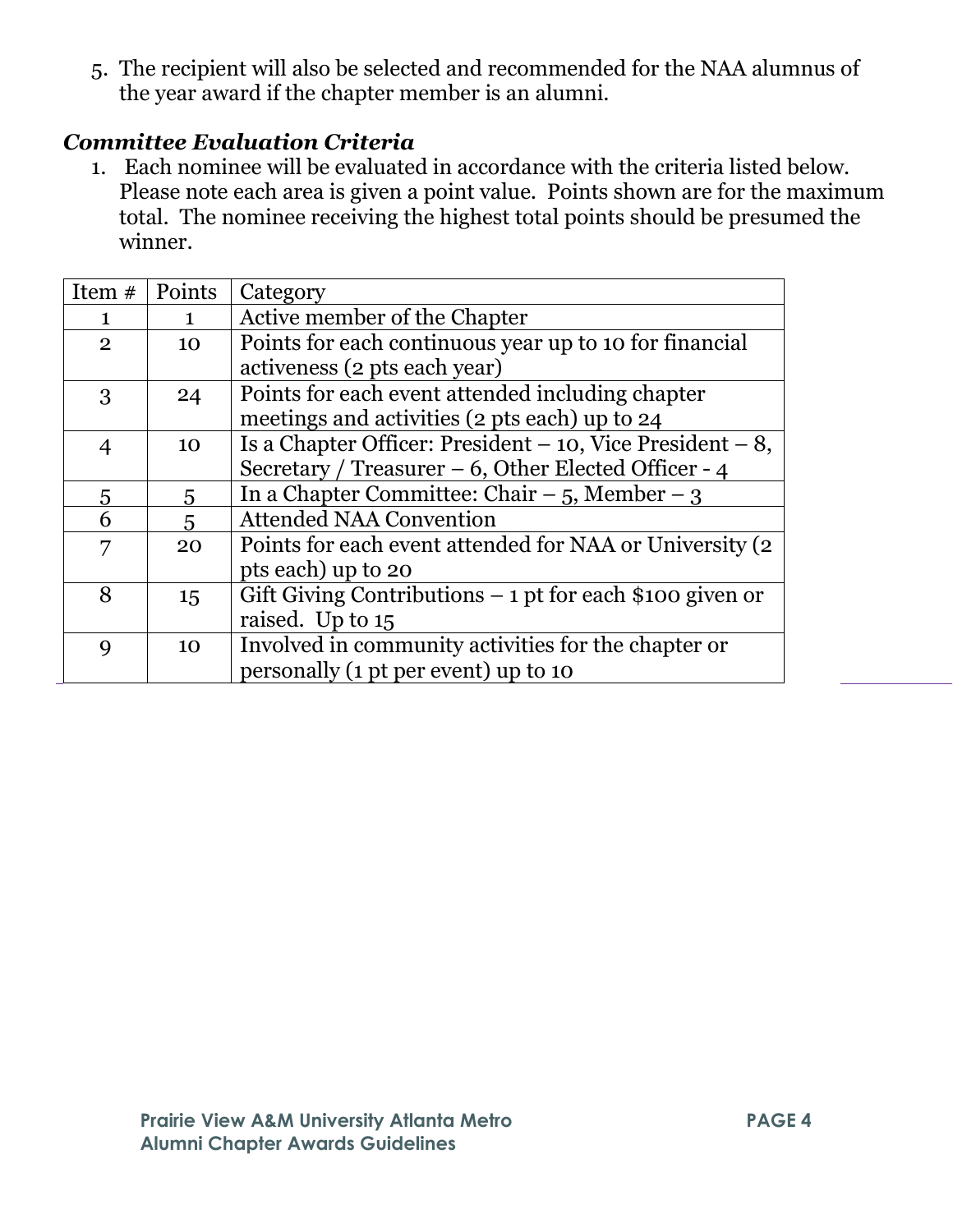## **Chapter Hilltopper Award**

This award is presented to acknowledge and foster goodwill to those individuals that make out of pocket donations of \$500 and over to the Prairie View A&M Atlanta Metro Alumni Chapter's fundraising endeavors or scholarships.

#### *Who may Nominate?*

Executive Board will verify financial records

# *Conditions of Eligibility*

In order to qualify, an individual must meet the following criteria:

- 1. Individual must have made out of pocket donations totaling \$500.00 and above (matching gifts do not qualify as out of pocket donations).
- 2. Individual must have made those donations directly to the Chapter.
	- Donations may be designated in support of Chapter programs or activities
	- Donations may be designated for scholarship or operations.
	- Donations may be designated for Prairie View A&M University Initiatives, Fundraisers, or Colleges
- 3. Individuals need not be PVAMU graduates to receive recognition

# *Nomination Procedure*

- 1. A list of qualifying individuals full name and total dollar amount of donations for the fiscal year will be given to the award committee.
- 2. In the event of a husband and wife making a donation, a joint award will be made, unless it is verified that two separate donations from two separate accounts were made.

### **Information Included in the Nomination Form**

- 1. Nominee's Full Name
- 2. Current Address
- 3. Telephone
- 4. Email Address
- 5. Major Field of Study and Class of (If Necessary)
- 6. Biographical Data
- 7. Professional Data (Email resume and have candidate provide a brief 300 or words)
- 8. Support for Documentation Check if documentation was emailed
- 9. Submitted / Nominated By Full Name
- 10. Email Address of Nominating Member

**Prairie View A&M University Atlanta Metro Alumni Chapter Awards Guidelines**